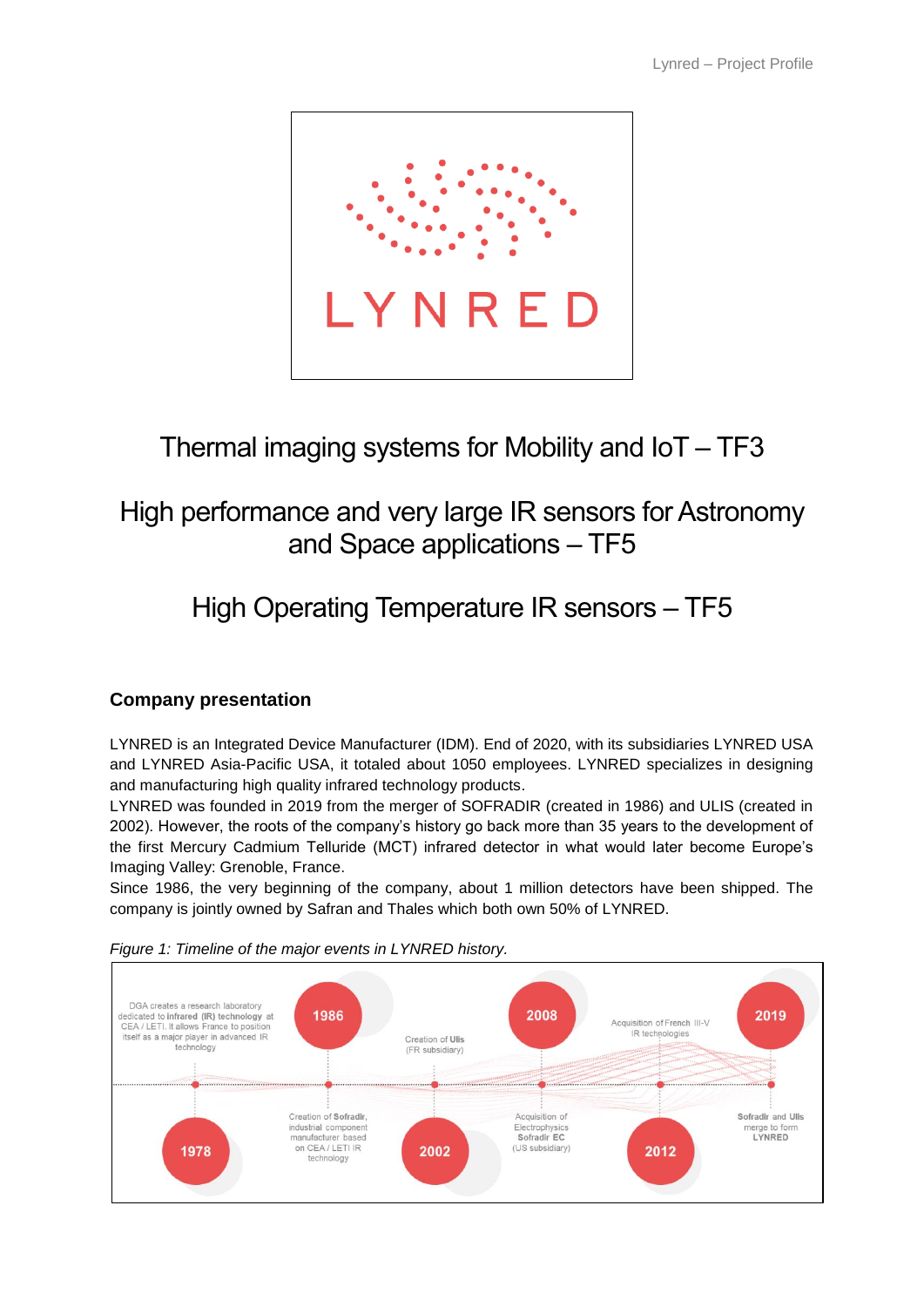The company has a vast portfolio of infrared detectors that covers the entire electromagnetic spectrum from near (NIR) to very far (VLWIR) infrared. LYNRED covers these IR wavelength bands with 2 main families of infrared sensors:

- Sensors made using a MEMS-above-IC technology for which the whole semiconductor process takes place on Si wafers.
- Sensors requiring hybridization between a Read-Out Integrated Circuit (ROIC) made from CMOS Si wafers and a detection circuit made from II-VI ternary alloys ( $Hg<sub>1-x</sub>Cd<sub>x</sub>Te$  compound semiconductor, also called MCT) or III-V materials (InGaAs and others).

LYNRED's business model is to provide its customers infrared detectors that they can integrate in their products. The main applications and markets served by LYNRED products are:



**SPACE** 



**SECURITY & SURVEILLANCE** 



**INDUSTRY** 



**LEISURE & OUTDOOR** 



**DEFENSE** 

#### **AEROSPACE**

LYNRED is among the main European manufacturers for space-grade infrared detectors. 90 different LYNRED products are used on spacecraft to date.

40 LYNRED products are currently orbiting the earth or exploring the solar system.

#### **SECURITY / SURVEILLANCE**

LYNRED has the widest range of infrared detectors on the market for stationary and mobile surveillance, observation, and detection at all distances and in all weather.

#### **INDUSTRY**

LYNRED provides sensors for thermography, machine vision, gas detection, and firefighting systems, for building inspection, risk prevention, in-line quality inspection, environmental safety, and manufacturing process.

#### **LEISURE & OUTDOOR**

Compact, robust, and affordable infrared detectors for nature observation during the day and at night, in all weather.

#### **DEFENSE**

LYNRED supplies high-end infrared detectors battlefield-proven for army, navy, and air force applications worldwide.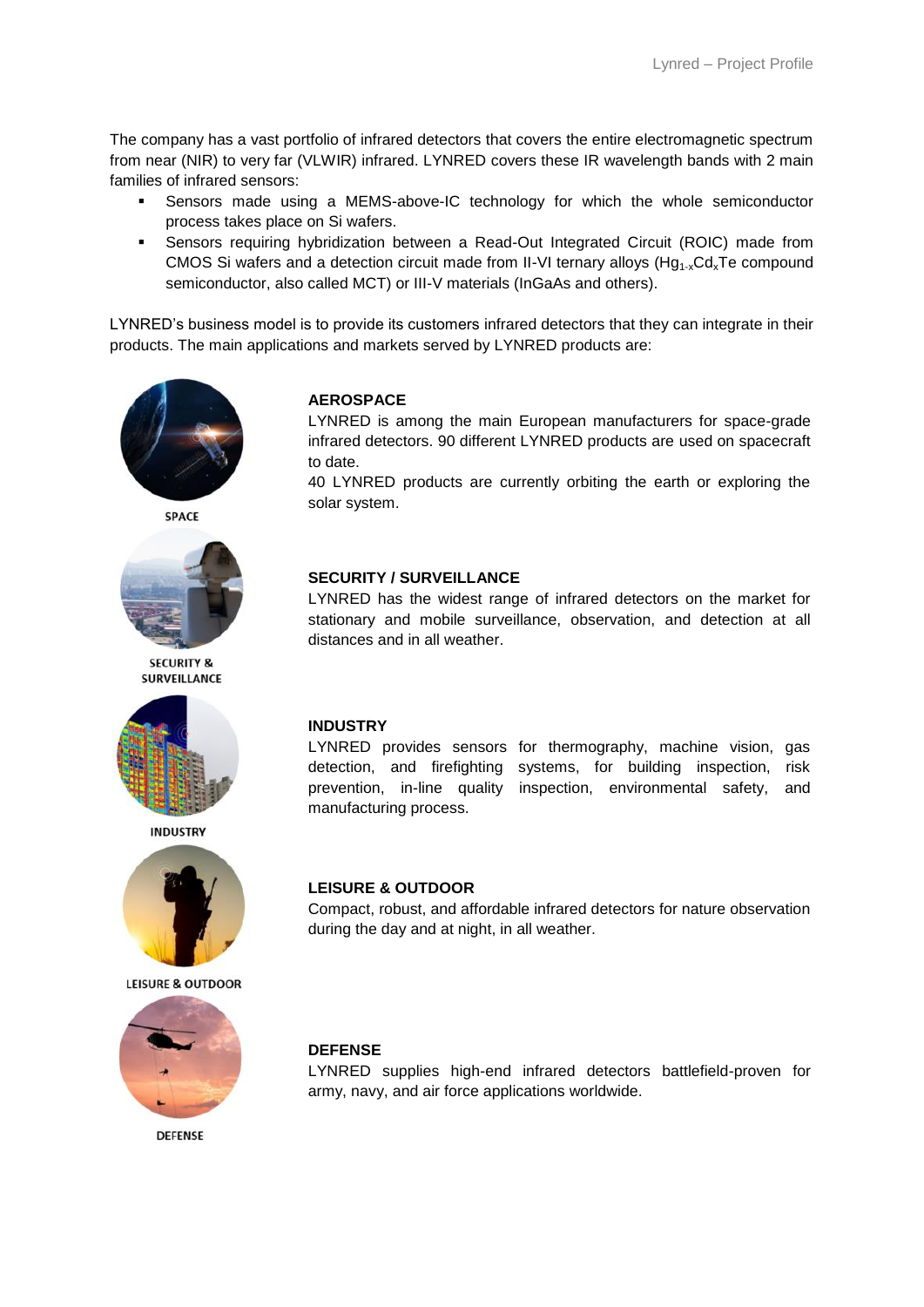



**AUTOMOTIVE** 

#### **SMART BUILDINGS**

ThermEye™ Building detectors are easy to integrate into smart building systems for presence detection, people counting, and activity classification to enhance workspace management, energy efficiency, safety, and security.

#### **AUTOMOBILE**

Reliable obstacle detection and in cabin monitoring day and night in all weather conditions for enhanced safety today and autonomous vehicles tomorrow.

In 2020 LYNRED revenue was 237 000 000. Each year LYNRED invests about 15% of its revenue in R&D.

## **Objective**

LYNRED presents 3 complementary sensor developments in terms of knowledge and sectors, fully aligned with the IPCEI objectives. One is in Technology Field 3 (smart sensors) and two in Technology Field 5 (compound semiconductors):

- In TF3, the main project objective is to propose innovative thermal systems for emerging markets and applications where the thermal sensing will bring a clear added value in terms of performances, robustness and reliability. The main targeted markets are the Transport & Smart Mobility market, especially Automotive, and the IoT market, especially Smart Building.
- In TF5, Lynred aims to develop very large dimension and very high performance IR imagers for astronomy (extremely large telescope) and space applications (earth observation). It requires II-VI semiconductors of the HgCdTe family,
- InTF5, the second objective aims to develop high operating temperature (HOT) MWIR imagers based on III-V semiconductors. These sensors are designed to be integrated in drones for on-demand localized and more precise monitoring and for portable systems.

## **Challenges**

#### **Thermal imaging systems for Mobility and IoT – TF3**

Next generation of IR focal plane technologies must address pixel pitch reduction in order to produce large format imagers at minimum cost. For imaging applications, for example automotive ADAS systems, there is also a need to maintain high sensitivity together with a thermal time constant (Thauth) compatible with video rate. Hence typical specifications for NETD and Thauth are respectively <50mK and <10ms, whatever the pixel pitch.

#### **High performance and very large IR sensors for Astronomy and Space applications – TF5**

Today, high performance HgCdTe infrared FPA can be manufactured by Lynred but not with dimensions compatible with the astronomy market needs which Lynred plans to address with 2k<sup>2</sup> FPAs with 15μm pitch (2048x2048 pixels).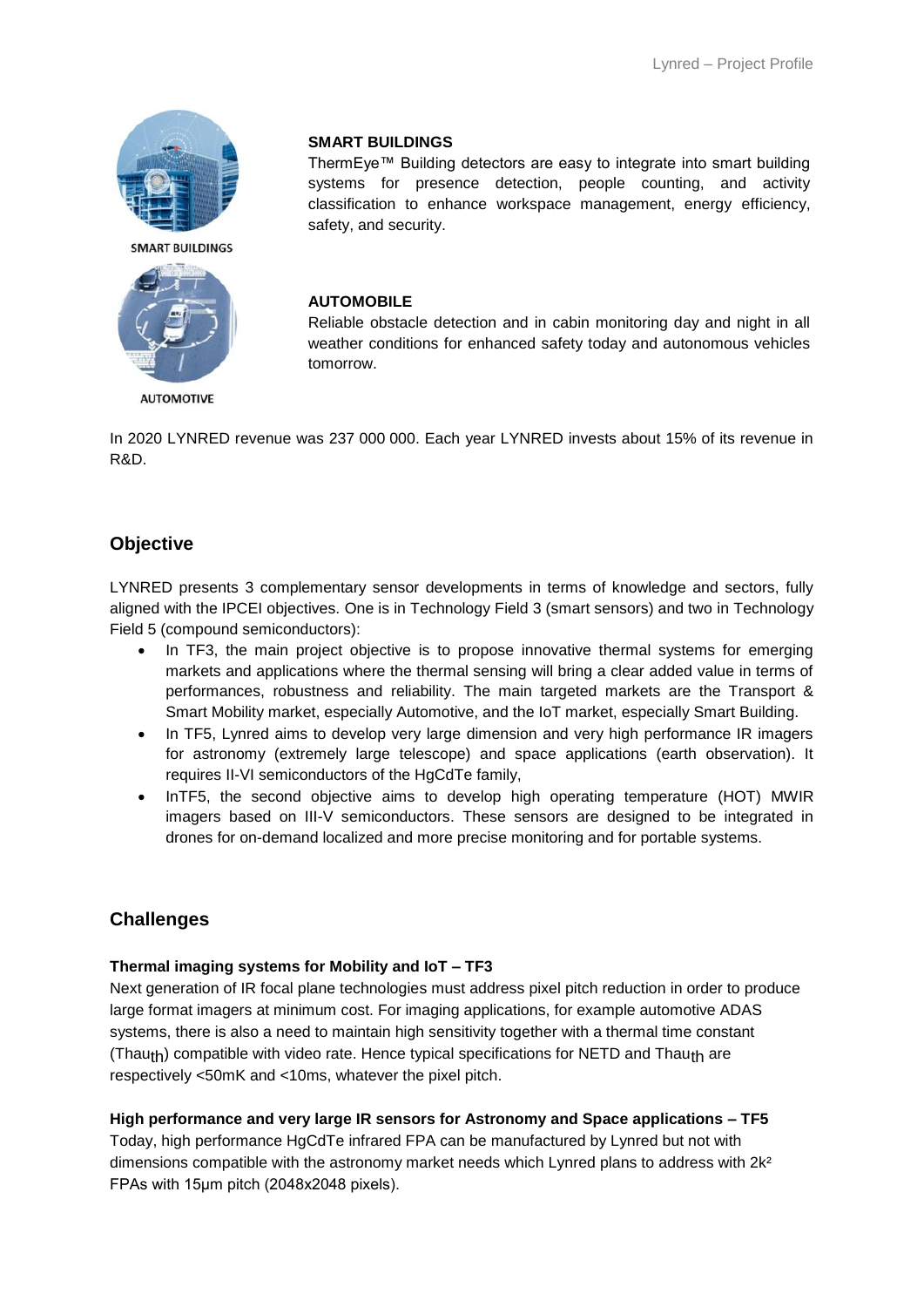#### **High Operating Temperature IR sensors – TF5**

For HOT sensors the challenge is to identify the semiconductor materials, the device architecure and develop the processes that will allow to manufacture performant and reliable MWIR sensors operating at high temperature (>150K).

### **Solution approaches**

#### **Thermal imaging systems for Mobility and IoT – TF3**

The solution to address the identified challenges and reach the project objective described in the previous sections lie in the development of multiple key technologies:

- IR sensor technologies related to the focal plane array,
- Vacuum packaging technologies,
- IR optics technologies,
- Electronic and signal processing technologies,
- Integration module technologies.

These key technologies have to be developed in a holistic approach. They are dependent from each others and can impact on technical choices to be taken.

#### **High performance and very large IR sensors for Astronomy and Space applications – TF5**

Lynred will develop the following technologies to address the identified challenges:

- 4'' CdZnTe substrates and HgCdTe epilayers. They are required to process multiple detection circuits per substrate
- 4'' HgCdTe/CdZnTe wafer processing line
- 8'' Si wafers processing line
- Acceptance electro-optic test set-up and protocol

#### **High Operating Temperature IR sensors – TF5**

Lynred will develop the following technologies to address the identified challenges:

- Modeling tools able to design the epitaxial structure used to absorb and collect IR photons, identify the key parameters and ensure a first-pass success for the design of the 15 µm pitch and 7.5 µm pitch ROICs
- growth of material to generate the iGn epitaxial structures defined by modeling  $(1^{st}$  brick). iGn technology requires Molecular Beam Epitaxy (MBE)
- detection circuit technology for 15 µm pitch and 7.5 µm pitch in order to isolate each pixel and to be able to make the electrical connection with the ROIC.
- Chemistries for material etching
- Numeric, high-frame rate and small pixel size (7.5 µm) compatible ROIC, to trigger high-end applications. This will be a double challenge as testing hardware and software will also have to be fully developed in parallel

## **Perspectives**

#### **Thermal imaging systems for Mobility and IoT – TF3**

15 years ago, demanding applications such as defense market required night vision capabilities to support soldiers on the field. Developed in the 90s, thermal imaging device based on Microbolometer MEMs technology started to be introduced into handheld Night Vision goggles. Over the last 15 years, efforts done in research and development to mainly lower cost and size while increasing production